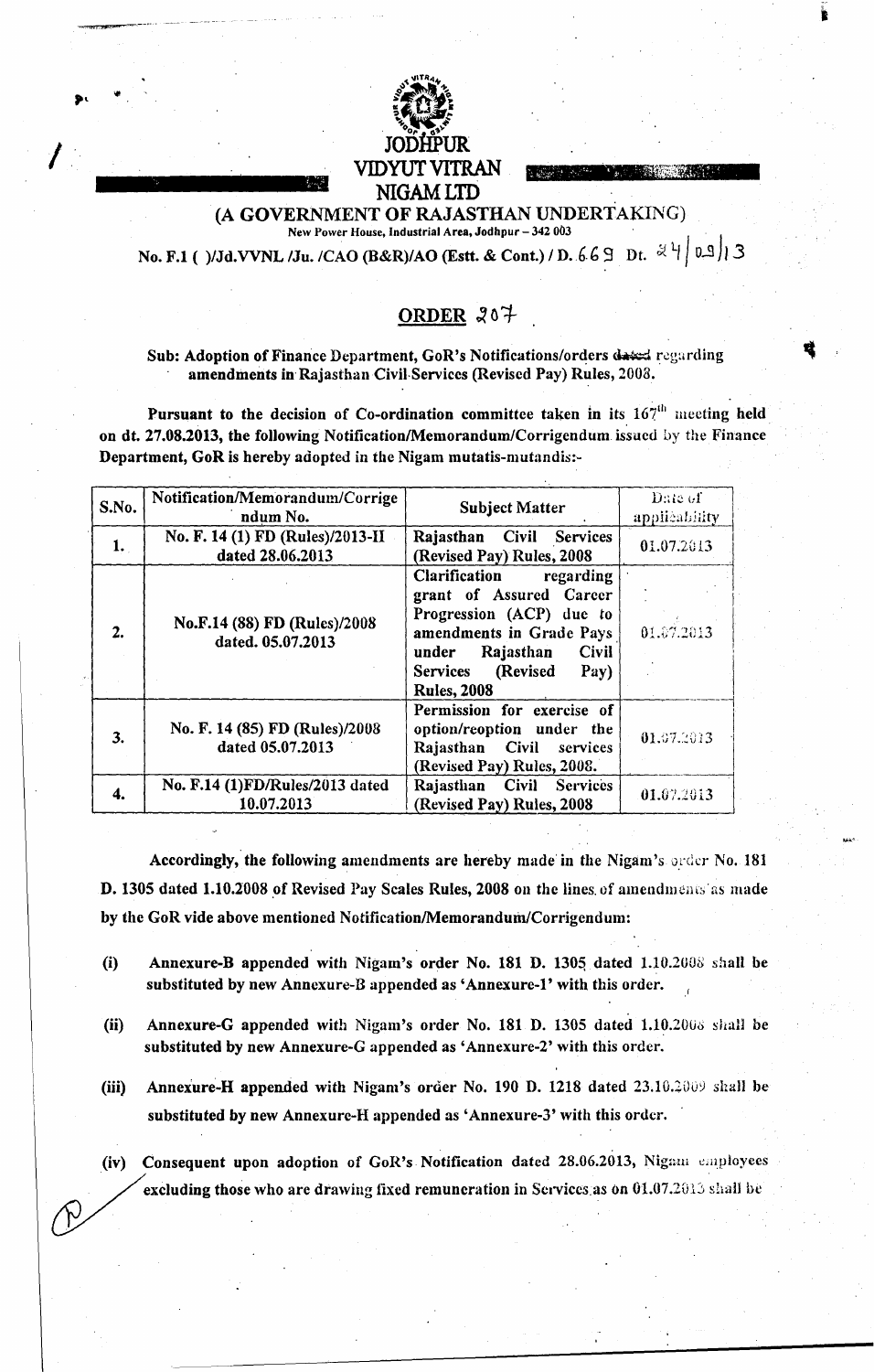| <b>BEISTING</b><br>Grade<br>pay No. | Existing<br>Grade<br>Pay | Pay Band    | <b>Running</b><br>Pay Band | Revised<br><b>Grade Pay</b><br>No. | <b>Grade</b><br>Pay | Increase in pay<br>in Running pay<br>Band (Rs.) |
|-------------------------------------|--------------------------|-------------|----------------------------|------------------------------------|---------------------|-------------------------------------------------|
| ı.                                  | 1650                     | $PB-1$      | 5200-20200                 |                                    | 1750                | 150                                             |
| 2.                                  | 1800                     | <b>PB-1</b> | 5200-20200                 | Ά                                  | 1900                | 150                                             |
| 3.                                  | 1850                     | <b>PB-1</b> | 5200-20200                 |                                    | 2000                | 150                                             |
| 4.                                  | 1900                     | <b>PB-1</b> | 5200-20200                 |                                    | 2400                |                                                 |
| 5.                                  | 2000                     | <b>PB-1</b> | 5200-20200                 |                                    | 2400                | 100                                             |
| 6.                                  | 2100                     | <b>PB-1</b> | 5200-20200                 |                                    | 2400                | 200                                             |
| 7.                                  | 2400                     | $PB-1$      | 5200-20200                 |                                    | 2800                |                                                 |
| 8.                                  | 2800                     | <b>PB-1</b> | 5200-20200                 | 8                                  | 2800                | 300                                             |

allowed One Time Increase in pay admissible in the running pay band as indicated below:

- (v) The figures '4600' wherever appearing in the Nigam's order No. 136 D. 435 dated  $11.07.2013$  shall be substituted by the figures '4800'.
- (vi) Para (viii) (c) and para (ix) of Nigam's order No. 136 D. 435 dated 11.07.2013 be substituted as per GoR's dated 28.06.2013 as follows:-
	- (viii) (c) In Column No.7 of Annexure-G (Amount of fixed remuneration for Probationer-Trainee), the existing grade pays of Rs. 3200, Rs. 3,600 and Rs. 4,200 shall be substituted by the Grade Pays of Rs. 3,600, 4,200 and Rs. 4,800 and in last column of table the respective existing amount of fixed remuneration of Rs.  $10,000$ , Rs.  $11,100$ and Rs,  $13,050$  shall be substituted by the amount Rs.  $11,100$ , Rs.  $13,050$  and Rs. 15,000 respectively.
	- (ix) In Annexure-H (Entry pay in the Running Pay Bands and Grade pays for Direct Recruits appointed on or after 1.01.2006 on satisfactory completion of probation period) appended with Nigam's order No. 190 D. 1218 dated 23.10.2009 below heading PB-2 (9300-34800), the existing Grade pay No. 11,12, 13 and 14 shall be substituted by the following w.e.f, 01.07.2013:-

| Grade Pay No. | <b>Grade Pay</b> | Pay in Running<br>PB | Basic Pay for Direct<br>recruits |  |
|---------------|------------------|----------------------|----------------------------------|--|
|               | 3600             | 9300                 | 12900                            |  |
| 12            | 3950             | 9300                 | 13250                            |  |
| 13            | 4200             | 10230                | 14430                            |  |
|               | 4800             | 13950                | 18750                            |  |

;(vii) Table A appended with Nigam's order No. 46 and 47 dated 27.05.2010, regarding Assured Career Progression to be granted shall be substituted by new Table A appended as 'Annexure-4' with this order. Prior to granting ACP's to employees of the Nigam as per this revised Table A, examples quoted in the GoR's Memorandum dated  $.05.07.2013$ , be viewed to avoid anomalies and to alloy the doubts.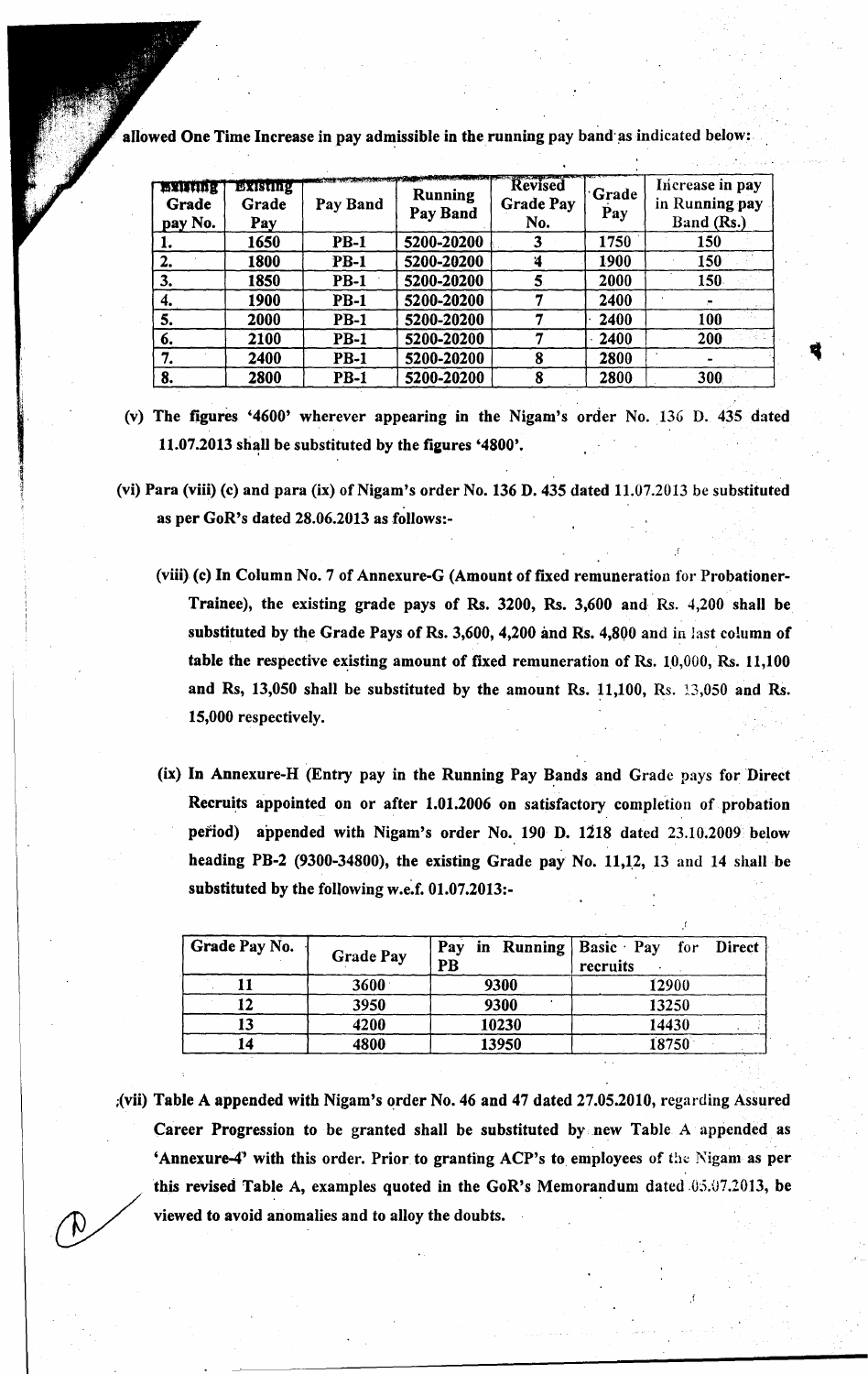All Nigam employees shall be permitted to exercise option/rc-option in the enclosed 'Form of option' as prescribed under para (3) of Nigam's order No. 181 D.1305 dated 01.10.2008 and Rule 11 (4) of Annexure A appended with above mentioned order of Revised Pay Scale Rules, 2008 within three months from the date of issue of this order;

This is subject to ratification by the Board of Directors.

By order, *<del><i>Adden*</del> (1980-1997)<br>hief Accounts Officer (B&R)

 $\bullet$  ,  $\bullet$ 

- Copy to the following for information and necessary action:-<br>1. The Chief Engineer (HO/ LIZ(PMZ), Latter Chief
	- 1. The Chief Engineer (HQ/ JdZ/BMZ), Jodhpur Discom, Jodhpur/Barmer.<br>2. The Secretary (Admn), Jodhnur Discours, J. W. 2. The Secretary (Admn.), Jodhpur Discom, Jodhpur.<br>3. The Chief Accounts Officer (LA & A (se Ni 2)
	-
	- 3. The Chief Accounts Officer (IA&A/cs/W&M), Jodhpur Discom, Jodhpur/Jaipur.<br>4. The Zonal Chief Engineer (B7), Jodhnur Discouse Dil 4. The Zonal Chief Engineer (BZ), Jodhpur Discom, Bikaner.<br>5. The Dy. Chief Engineer (Sample 1), Jodhpur Discom.
	-
	- 5. The Dy. Chief Engineer (chief and bodhpur Discom, Jodhpur.<br>6. The Addl. S.P. (Vig.), Jodhnur Discom, J. W.
	- 6. The Addl. S.P. (Vig.), Jodhpur Discom, Jodhpur.<br>7. The Company Secretary, Jodhman D.
	- 7. The Company Secretary, Jodhpur Discom, Jodhpur.<br>
	>8. The Sunerintending Engineer (TD, Y, W. D.) The Superintending Engineer (IT), Jodhpur Discom, Jodhpur. He is requested to
	- upload this order on the Jodhpur Discom's web site.<br>The Superintending Engineer (All and All and All and All and All and All and All and All and All and All and A 9. The Superintending Engineer ( ), Jodhpur Discom, •...................
	-
	-
- 
- 10. The Sr. Accounts Officer ( ), Jodhpur Discom, JodhpurlBikanerlBaqner. 11. The Dy. Director - Personnel ( ), Jodhpur Discom, ' .
- 12. The Dy. S.P. (Vig.), Jodhpur Discom, ..•......................... ~ .
- $14.$  The Accounts Officer ( ), Jodhpur Discom,  $\ldots$  $\ldots$
- 14. The T.A. to Managing Director / P.A. to Director (Technical), Jodhpur Discom, Jodhpu
- 15. The OSD to Director (Finance), Jodhpur Discom, Jodhur.
- 16. The Assistant Director (PR), Jodhpur Discom, Jodhpur.

 $z\tau\in$  UsA Chief Accounts Officer  $(B & R)$ Jodhpur Discom, Jodhpur I *I· .*

.r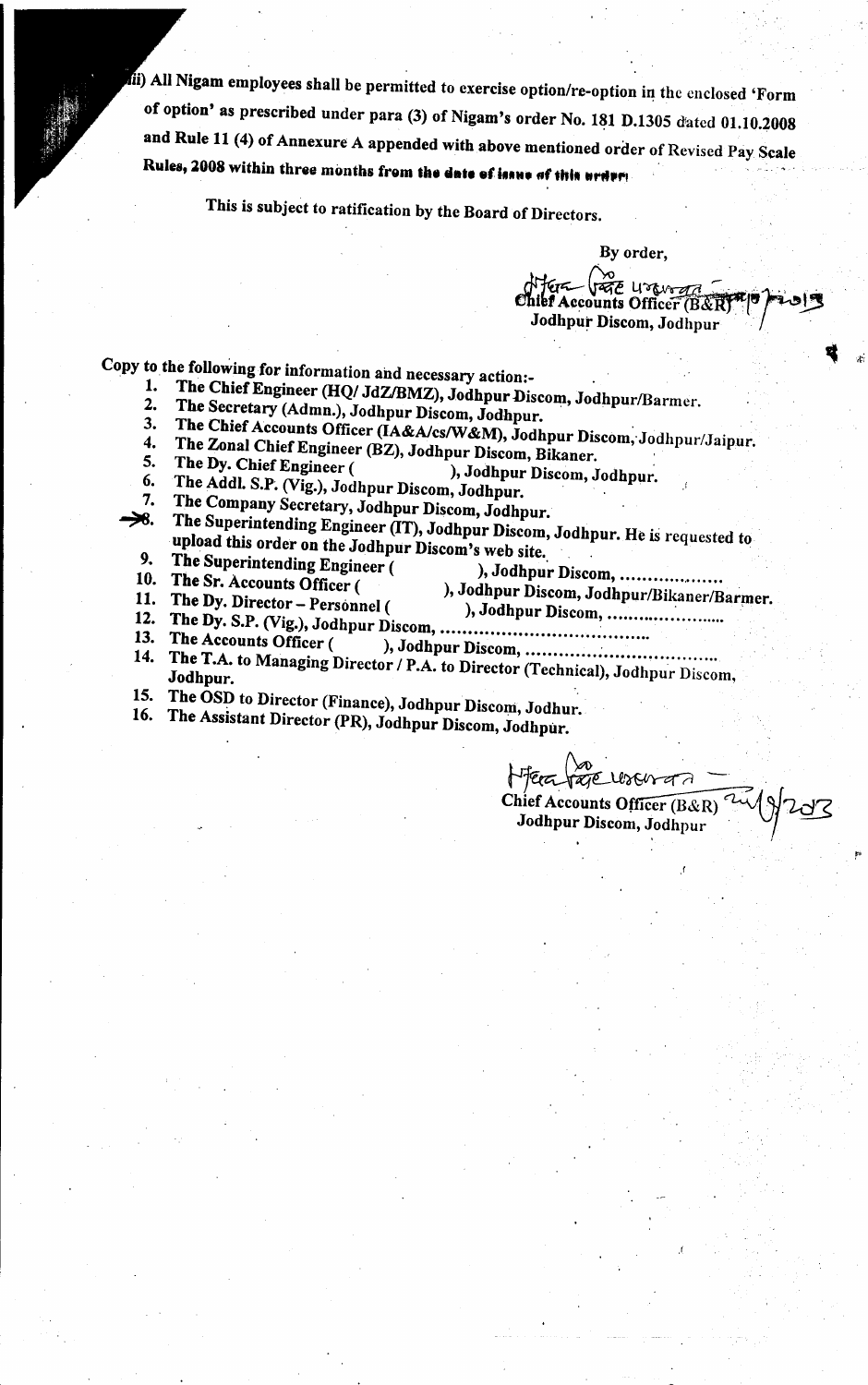#### Annexure-B

# Pay Scales of Nigam's employees<br>(w.e.f. 01.07.2013)

| Existing        | <b>Existing Pay Scale</b> | Pay Band    | <b>Running Pay Band</b> | Grade Pay No.         | <b>Grade Pay</b>  | Pay Band No.            | <b>Running Pay Band</b>       | Grade Pay No. | Grade Pav |
|-----------------|---------------------------|-------------|-------------------------|-----------------------|-------------------|-------------------------|-------------------------------|---------------|-----------|
| pay scale       |                           |             |                         | (prior to 01.07.2013) |                   |                         | (w.e.f. 01.07.2013 & onwards) |               |           |
| No.             |                           |             |                         |                       |                   |                         |                               |               |           |
|                 | $\overline{\mathbf{z}}$   | з           |                         | 5.                    | 6                 | $\overline{\mathbf{z}}$ | R                             | 9             | 10        |
| -1              | 2650-65-3300-70-4000      | 15          | 4750-7440               |                       | 1650              | <b>PB-1</b>             | 5200-20200                    | 3             | 1750      |
| $\overline{z}$  | 2750-70-3800-75-4400      | <b>PB-1</b> | 5200-20200              | $\overline{c}$        | 1800              | <b>PB-1</b>             | 5200-20200                    | 4             | 1900      |
| з               | 2950-75-4075-80-4475      | <b>PB-1</b> | 5200-20200              | з                     | 1850              | <b>PB-1</b>             | 5200-20200                    | 5             | 2000      |
|                 | 3050-75-3950-80-4590      | <b>PB-1</b> | 5200-20200              |                       | 1900              | <b>PB-1</b>             | 5200-20200                    |               |           |
| 5               | 3200-85-4900              | <b>PB-1</b> | 5200-20200              | 5                     | 2000              | <b>PB-1</b>             | 5200-20200                    |               | 2400      |
|                 | 3400-90-5200              | <b>PB-1</b> | 5200-20200              | A                     | 2100              | <b>PB-1</b>             | 5200-20200                    |               |           |
| 7               | 4000-100-6000             | <b>PB-1</b> | 5200-20200              | 7                     | 2400              | <b>PB-1</b>             | 5200-20200                    | 8             | 2800      |
| -8              | 4500-125-7000             | <b>PB-1</b> | 5200-20200              | $8 -$                 | 2800              | <b>PB-1</b>             | 5200-20200                    |               |           |
| 9               | 5000-150-8000             | <b>PB-2</b> | 9300-34800              | 9                     | 3200              | PB-2                    | 9300-34800                    | 9             | 3600      |
| 10              | 5000-150-8000-175-8700    | PB-2        | 9300-34800              | 10                    | 3500              | <b>PB-2</b>             | 9300-34800                    | 10            | 3950      |
| -11             | 5500-175-9000             | <b>PB-2</b> | 9300-34800              | 11                    | 3600              | <b>PB-2</b>             | 9300-34800                    | 11            | 4200      |
| 12              | 6500-200-10500            | PB-2        | 9300-34800              | 12                    | 4200              | <b>PB-2</b>             | 9300-34800                    | 12            | 4800      |
| 13              | 7500-250-12000            | <b>PB-2</b> | 9300-34800              | 13                    | 4800              | <b>PB-2</b>             | 9300-34800                    | 13            | 4800      |
| 14              | 8000-275-13500            | <b>PB-2</b> | 9300-34800              | 14                    | 5400              | <b>PB-2</b>             | 9300-34800                    | 14            | 5400      |
| 15              | 8000-275-13500            | PB-3        | 15600-39100             | 14                    | 5400              | <b>PB-3</b>             | 15600-39100                   | 14            | 5400      |
| 16 <sup>1</sup> | 9000-300-14400            | <b>PB-3</b> | 15600-39100             | 15                    | 6000              | PB-3                    | 15600-39100                   | 15            | 6000      |
| 17              | 10000-325-15200           | <b>PB-3</b> | 15600-39100             | 16                    | 6600              | Pa-3                    | 15600-39100                   | 16            | 6600      |
| 18              | 10650-325-15850           | $PB-3$      | 15600-39100             | 17                    | 6800              | <b>PB-3</b>             | 15600-39100                   | $17-17$       | 6800      |
| 19              | 11300-350-16200           | PB-3        | 15600-39100             | 18                    | 7200              | PB-3                    | 15600-39100                   | 18.           | -7200     |
| 20              | 12000-375-16500           | <b>PB-3</b> | 15600-39100             | 19                    | 7600              | PB-3                    | 15600-39100                   | $19 -$        | 7600      |
| 21              | 13500-400-17500           | PB-3        | 15600-39100             | 20                    | 8200              | <b>PB-3</b>             | 15600-39100                   | 20            | 8200      |
| 22              | 14300-400-18300           | <b>PB-4</b> | 37400-67000             | 21                    | 8700              | PB-4                    | 37400-67000                   | 21            | 8700      |
| 23              | 16400-450-20000           | <b>PB-4</b> | 37400-67000             | 22                    | 8900<br>$\bullet$ | `PB-4                   | 37400-67000                   | 22            | 8900      |
|                 |                           | <b>PB-4</b> | 37400-67000             | 22A                   | 9500              | PB-4                    | 37400-67000                   | $22 - A$      | 9500      |
| 24              | 18400-500-22400           | PB-4        | 37400-67000             | 23                    | 10000             | PB-4                    | 37400-67000                   | 23            | 10000     |

Note 1: The pay of existing employees drawing Pay in the existing Pay Scale of 8000-13500 as Selection Scale, Senior Scale or Selection Scale, as the case<br>may be, shall be fixed in the running Pay Band PB-2 9300-34800 and

Note 2: There will be no initial higher start/advance increment to degree holder JENs or other employees/officers. The probationer-trainee/employee<br>recruited on or after 01.09.2006 shall be allowed minimum pay in pay band.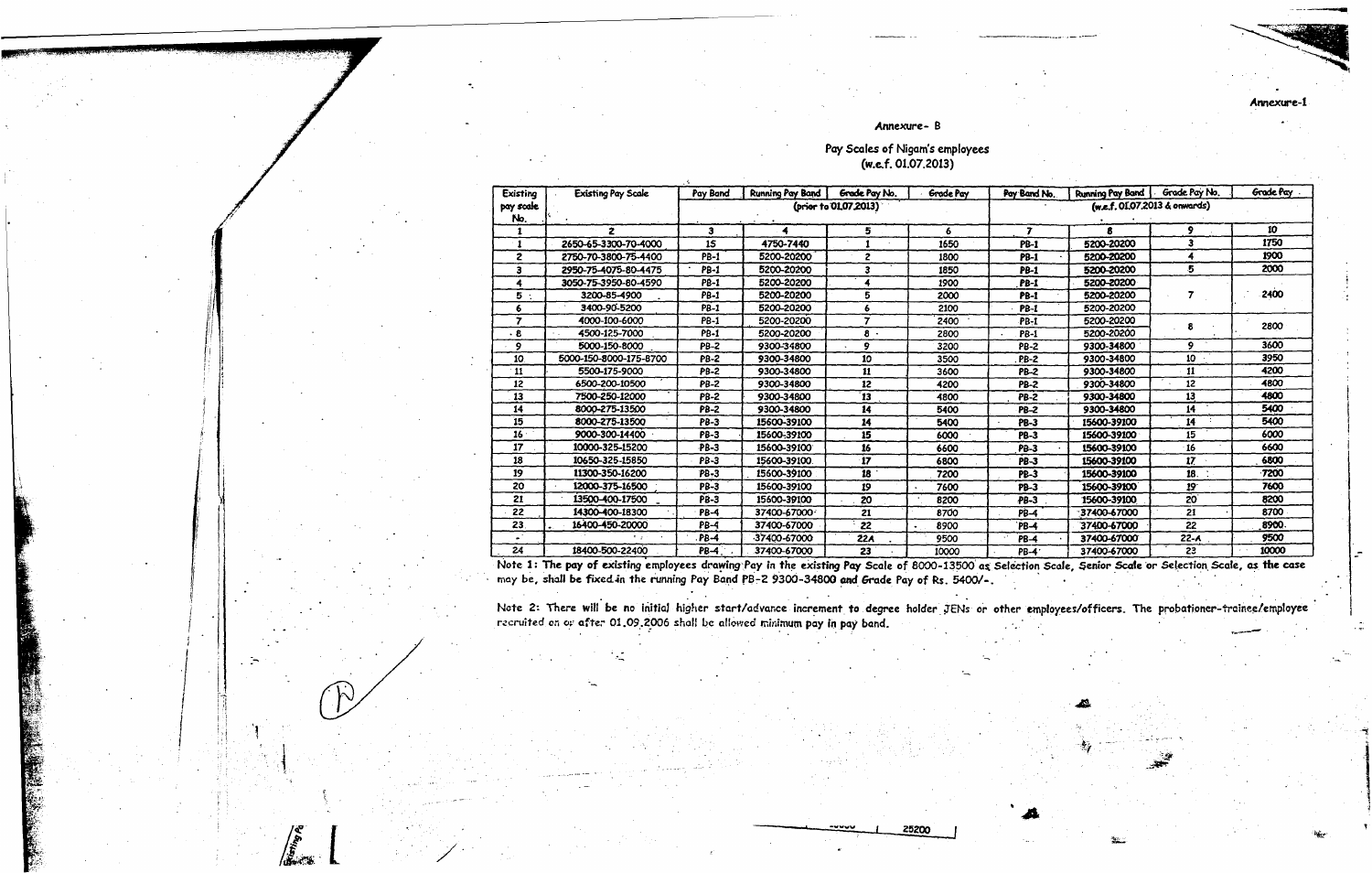#### Annexure- G

Annexure-2

Amount of Fixed Remuneration for Probationer Trainee

**Notified** 

| Existing<br>Pay Scale<br>No. | Pay Scale under RPS<br>1998 (Allowed on<br>successful completion of | <b>Existing</b><br>Amount of<br>Fixed                                               | Pay<br>Band | Correspondin<br>g Running Pay<br>Bond                                    | Grade<br>Pay No. | Grade<br>Pay   | Amount of Fixed<br>remuneration<br>(Probation Period) |                                          | Corresponding Running Pay<br><b>Band</b> |                                                    | Grade Pay<br>No. | Grade <sup>-</sup><br>Pay | Amount of<br>Fixed<br>remunerati        |
|------------------------------|---------------------------------------------------------------------|-------------------------------------------------------------------------------------|-------------|--------------------------------------------------------------------------|------------------|----------------|-------------------------------------------------------|------------------------------------------|------------------------------------------|----------------------------------------------------|------------------|---------------------------|-----------------------------------------|
|                              | Probation Period)                                                   | Remuneration<br>per month<br>(Rs.) (During<br>the period of<br>Probation<br>Period) |             | (On Successful Completion of<br>Probation Period prior to<br>01.07.2013) |                  |                | (w.e.f.<br>01,01,06 to<br>31.08.08)                   | (w.e.f.<br>01.09.08 to<br>$30.06 - 2013$ | 01.07.2013 and onwards)                  | (On Successful Completion of Probation Period from |                  |                           | on per<br>month<br>w.e.f.01.07.<br>2013 |
|                              | $\overline{2}$                                                      | 3                                                                                   | 4           | Б                                                                        | 6.               | $\overline{ }$ | 8                                                     | 9                                        | 10                                       | 11                                                 | 12               | 13                        | 14                                      |
|                              | 2650-65-3300-70-4000                                                | 2600                                                                                | <b>15</b>   | 4750-7440                                                                |                  | 1650           | 3650                                                  | 5300                                     | <b>PB-1</b>                              | 5200-20200                                         | з                | 1750                      | 5500                                    |
|                              | 2950-75-4075-80-4475                                                | 2900                                                                                | <b>PB-1</b> | 5200-20200                                                               | $\mathbf{z}$     | 1850           | 4100                                                  | 5900                                     | <b>PB-1</b>                              | 5200-20200                                         | 5                | $-2000$                   | 6400                                    |
|                              | 3050-75-3950-80-4590                                                | 3000                                                                                | <b>PB-1</b> | 5200-20200                                                               | 3                | 1900           | 4200                                                  | 6100                                     | <b>PB-1</b>                              | 5200-20200                                         |                  |                           |                                         |
|                              | 3200-85-4900                                                        | 3150                                                                                | PB-1        | 5200-20200                                                               | 4                | 2000           | 4450                                                  | 6400                                     | $PB-1$                                   | 5200-20200                                         | 7                | 2400                      | 7900                                    |
|                              | 3400-90-5200                                                        | 3350                                                                                | <b>PB-1</b> | 5200-20200                                                               | 5                | 2100           | 4700                                                  | 6750                                     | <b>PB-1</b>                              | 5200-20200                                         |                  |                           |                                         |
|                              | 4000-100-6000                                                       | 3950                                                                                | <b>PB-1</b> | 5200-20200                                                               | 6                | 2400           | 5550                                                  | 7900                                     | $PB-1$                                   | 5200-20200                                         | 8                | 2800                      | 8950                                    |
|                              | 5000-150-8000                                                       | 4950                                                                                | $PB-2$      | 9300-34800                                                               | $\overline{ }$   | 3200           | 6950                                                  | 10000                                    | <b>PB-2</b>                              | 9300-34800                                         | 9                | 3600                      | 11100                                   |
| 8                            | 5000-150-8000-175-<br>8700                                          | 4950<br>(Diploma)<br>6450/8000<br>(Degree)                                          | <b>PB-2</b> | 9300-34800                                                               | 8                | 3500           | 6950                                                  | 10000                                    | PB-2                                     | 9300-34800                                         | 10.              | 3950                      | 10000<br>(Dying<br>Cadre)               |
| 9                            | 5500-175-9000                                                       | 5450                                                                                | <b>PB-2</b> | 9300-34800                                                               | $\mathbf{9}$     | 3600           | 7650                                                  | 11100                                    | $PB-2$                                   | 9300-34800                                         | 11               | 4200                      | 13050                                   |
| 10                           | 6500-200-10500                                                      | 6450                                                                                | <b>PB-2</b> | 9300-34800                                                               | 10               | 4200           | 9050                                                  | 13050                                    | P8-2                                     | 9300-34800                                         | 12               | 4800                      | 15000                                   |
| 12                           | 8000-275-13500                                                      | 7950/13000                                                                          | <b>PB-3</b> | 15600-39100                                                              | 12               | 5400           | 11150                                                 | 16800                                    | <b>PB-3</b>                              | 15600-39100                                        | 14               | 5400                      | 16800                                   |
| 14                           | 10000-325-15200                                                     | 9950                                                                                | <b>PB-3</b> | 15600-39100                                                              | 14               | 6600           | 13950                                                 | 20200                                    | <b>PB-3</b>                              | 15600-39100                                        | 16               | 6600                      | 20200                                   |

xх

**600**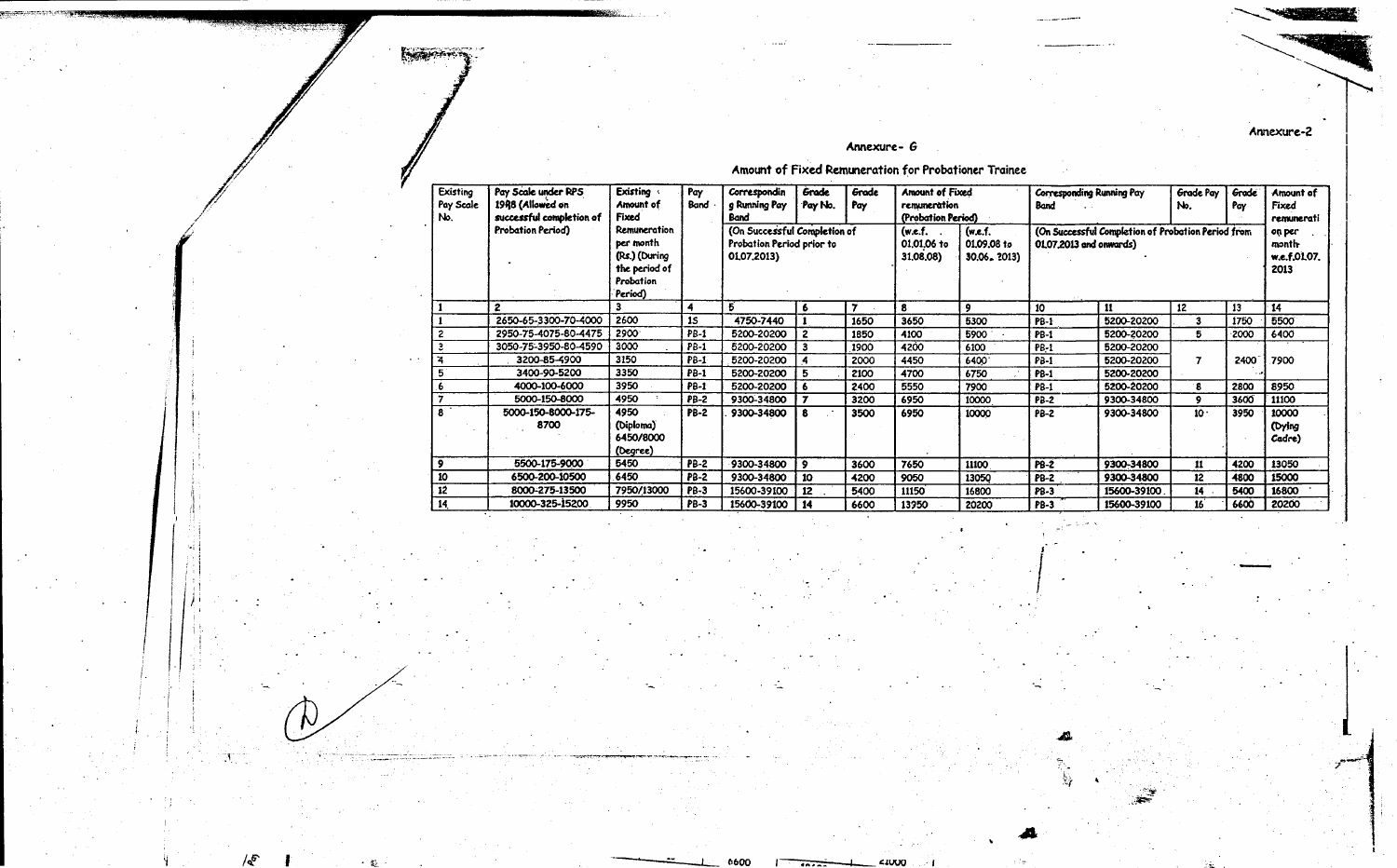Annexure-H

Annexure-3

pay scale

520<br>522<br>522<br>522<br>520<br>520<br>520<br>930<br>930

**JENs** ng gra

 $\mathbf{u}$ 

Pay Band and Grade Pays for Direct recruits appointed on or after 01.01.2006 on satisfactory<br>completion of Probation Period Entry Pay in the Run

|                              |                         | 15 (Rs. 4750-7440)            |                                                     |                             |                      | PB-1 (Rs. 5200-20200)                     |                                             |
|------------------------------|-------------------------|-------------------------------|-----------------------------------------------------|-----------------------------|----------------------|-------------------------------------------|---------------------------------------------|
| Existing<br><b>Grade Pay</b> | Existing<br>: Grade Pay | <b>Existing Pay</b><br>in the | <b>Existing Basic</b><br>Pay for Direct<br>Recruits | <b>Revised</b><br>Grade Pay | Revised<br>Grade Pay | Revised Pay in<br>the Running<br>Pay Band | Revised Basic<br>Pay for Direct<br>Recruits |
| ∵No.                         |                         | Running Pay<br>Band           |                                                     | No.                         |                      |                                           |                                             |
|                              |                         | (Prior to 01.07,2013)         |                                                     |                             |                      | (w.e.f. 01.07.2013 & onwards)             |                                             |
|                              | $\overline{\mathbf{z}}$ |                               |                                                     | 5                           | ÷                    |                                           | 8                                           |
|                              | 1300                    | 4750                          | 6050                                                | $2 -$                       | 1700                 | 5200                                      |                                             |
| 2                            | 1400                    | 4860                          | 6260                                                | 2                           | 1700                 |                                           | 6900                                        |
|                              | <b>.</b> .              | - 11                          |                                                     |                             | <b>THE</b>           | .                                         | <b>The Common</b>                           |
|                              |                         |                               |                                                     | PB-1 (5200-20200)           |                      |                                           |                                             |
| Existing                     | Existing                | <b>Existing Pay</b>           | <b>Existing Basic</b>                               | Revised                     | · Revised            | Revised Pay in                            | Revised Basic                               |
| Grade Pay                    | Grade Pay.              | in the                        | Pay for Direct                                      | Grade Pay                   | Grade Pay            | the Running                               | Pay for Direct                              |
| No.                          |                         | <b>Running Pay</b><br>Band    | Recruits                                            | No.                         |                      | Pay Band                                  | Recruits                                    |
|                              |                         | (Prior to 01.07.2013)         |                                                     |                             |                      | (w.e.f. 01.07.2013 & onwards)             |                                             |
| 1                            | 2                       |                               | 4                                                   | 5                           |                      |                                           | 8                                           |
| 4                            | 1800                    | 5200                          | 7000                                                | 4                           | 1900                 | 5680.                                     | 7580                                        |
| 5                            | 1850                    | 5490                          | 7340                                                | 5                           | $-2000$              | 5960                                      | 7960                                        |
| 6                            | 1900                    | 5680                          | 7580                                                | 7                           | 2400                 |                                           |                                             |
| 7                            | 2000                    | 5960                          | 7960                                                | 7                           | 2400                 | 7440                                      | 9840                                        |
| 8                            | 2100                    | 6330                          | 8430                                                | 7                           | 2400                 |                                           |                                             |
| 9.                           | 2400                    | 7440                          | 9840                                                | 8                           | 2800                 | 8370                                      |                                             |
| 10.                          | 2800                    | 8370                          | 11170                                               | $-8$                        | . 2800               |                                           | ,11170                                      |

|                               |                       |                                                   |                                                                      | PB-2 (9300-34800)           |                             |                                           |                                                    |
|-------------------------------|-----------------------|---------------------------------------------------|----------------------------------------------------------------------|-----------------------------|-----------------------------|-------------------------------------------|----------------------------------------------------|
| Existing.<br>Grade Pay<br>No. | Existing<br>Grade Pay | <b>Existing Pay</b><br>in the Running<br>Pay Band | <b>Existing</b><br><b>Basic Pay</b><br>for Direct<br><b>Recruits</b> | Revised<br>Grade Pay<br>No. | <b>Revised</b><br>Grade Pay | Revised Pay in<br>the Running<br>Pay Band | Revised Basic<br>Pay for Direct<br><b>Recruits</b> |
|                               |                       | (Prior to 01.07.2013)                             |                                                                      |                             |                             | (w.e.f. 01.07.2013 & onwards)             |                                                    |
|                               |                       | з.                                                |                                                                      | 5                           |                             |                                           |                                                    |
| 11                            | 3200                  | 9300                                              | 12500                                                                | 9                           | 3600                        | 9300.                                     | 12900                                              |
| 12                            | 3500                  | 9300                                              | 12800                                                                | 10                          | 3950                        | $9300 -$                                  | 13250<br>(*Dying cadre)                            |
| 13                            | 3600                  | 10230                                             | 13830                                                                | -11                         | 4200                        | 10230                                     | 14430                                              |
| 14                            | 4200                  | 12090                                             | 16290                                                                | 12                          |                             |                                           |                                                    |
| 15                            | 4800                  | 13950                                             | 18750                                                                | 12                          | 4800                        | 13950                                     | 18750                                              |

|                              |                       |                                                   |                                                        | PB-3 (15600-39100)          |                             |                                           |                                              |
|------------------------------|-----------------------|---------------------------------------------------|--------------------------------------------------------|-----------------------------|-----------------------------|-------------------------------------------|----------------------------------------------|
| Existing<br>Grade Pay<br>No. | Existing<br>Grade Pay | <b>Existing Pay</b><br>in the Running<br>Pay Band | Existing<br><b>Basic Pay</b><br>for Direct<br>Recruits | Revised<br>Grade Pay<br>No. | <b>Revised</b><br>Grade Pay | Revised Pay In<br>the Running<br>Pay Band | Revised Basic<br>Pay for Direct<br>Recruits. |
|                              |                       | (Prior to 01.07.2013)                             |                                                        |                             |                             | (w.e.f. 01.07.2013 & onwards)             |                                              |
|                              |                       |                                                   |                                                        |                             |                             |                                           |                                              |
| 16                           | 5400                  | 15600                                             | 21000                                                  |                             | 5400                        | 15600                                     | 21000                                        |
| 18                           | 6600                  | 18600                                             | 25200                                                  | 16.                         | 6600                        | 18600                                     | 25200                                        |

**Existing Pay Scale**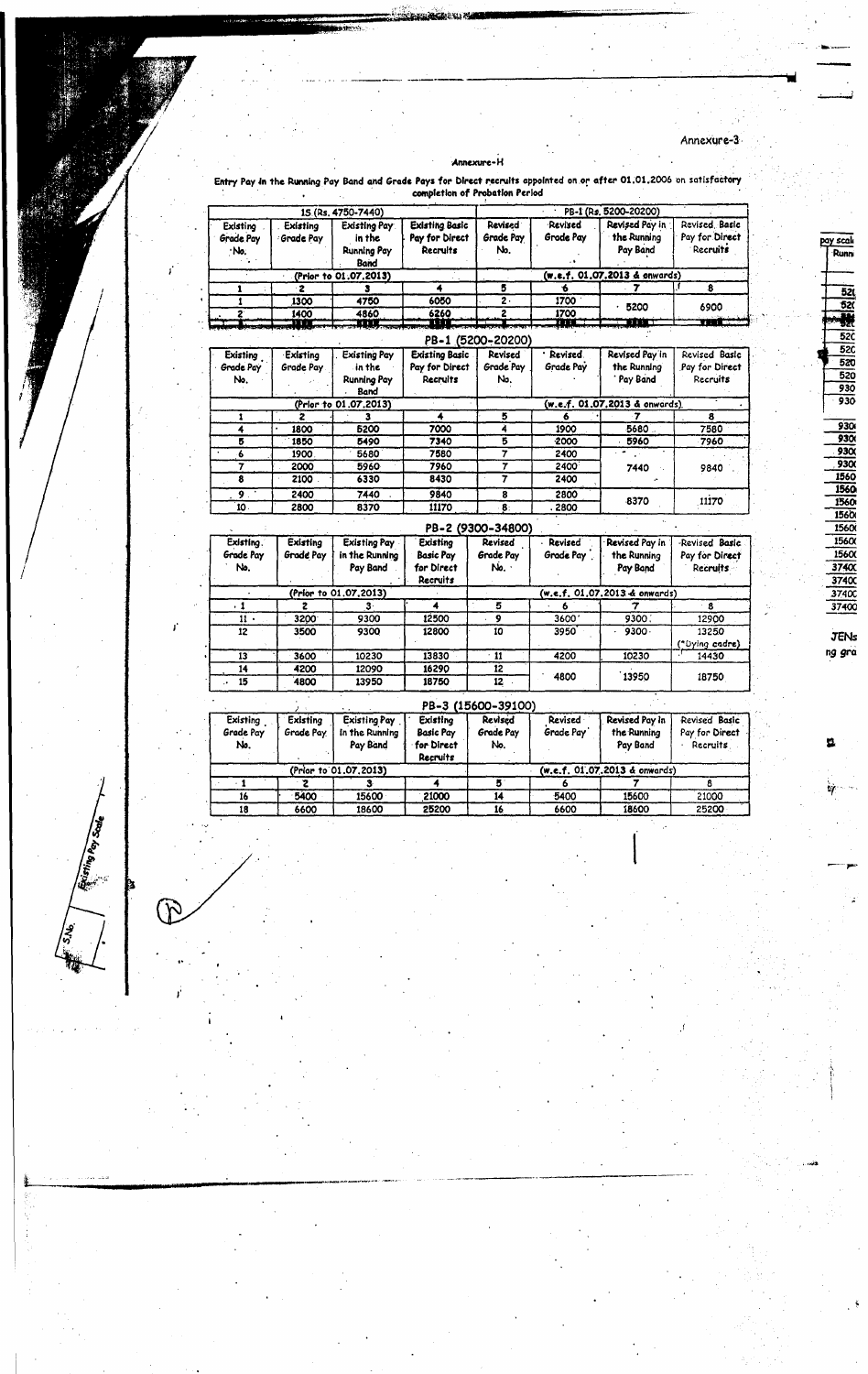#### Annexure-4

### Table-A

|  |  | <b>Table for Assured Career Progression</b> |
|--|--|---------------------------------------------|
|  |  |                                             |

| S.No.          | <b>Existing Pay Scale</b> | Pay Band                 |                         | Revised pay scales to be allowed prior to 01,07,2013 |           |              | Revised pay scales to be allowed w.e.f. 01.07.20H enwards |                |                |
|----------------|---------------------------|--------------------------|-------------------------|------------------------------------------------------|-----------|--------------|-----------------------------------------------------------|----------------|----------------|
|                |                           | (prior to<br>01.07.2013) | <b>Running Pay Band</b> | Grade Pay No.                                        | Grade Pay | Pay Band No. | Running Pay Band                                          | Grade Pay No.  | Grade Pay      |
|                | 2                         | з.                       |                         | 5                                                    | 6         | 7            | я                                                         | 9              | 10             |
|                | 2650-65-3300-70-4000      | 15                       | 4750-7440               |                                                      | 1650      | <b>PB-1</b>  | 5200-20200                                                | 3              | 1750           |
| $\mathbf{z}$   | 2750-70-3800-75-4400      | PB-1                     | 5200-20200              | $\overline{2}$                                       | 1800      | PB-1         | 5200-20200                                                | 4              | 1900           |
| 3              | 2950-75-4075-80-4475      | <b>PB-1</b>              | 5200-20200              | 3                                                    | 1850      | PB-1         | 5200-20200                                                | 5              | 2000           |
|                | 3050-75-3950-80-4590      | <b>PB-1</b>              | 5200-20200              |                                                      | 1900      | <b>PB-1</b>  | 5200-20200                                                |                |                |
| 5              | 3200-85-4900              | <b>PB-1</b>              | 5200-20200              | 5                                                    | 2000      | <b>PB-1</b>  | 5200-20200                                                | $\overline{ }$ | 2400           |
|                | 3400-90-5200              | <b>PB-1</b>              | 5200-20200              | 6                                                    | 2100      | <b>PB-1</b>  | 5200-20200                                                |                |                |
| $\overline{ }$ | 4000-100-6000             | <b>PB-1</b>              | 5200-20200              | 7                                                    | 2400      | <b>PB-1</b>  | 5200-20200                                                | 8              | 2800           |
| 8              | 4500-125-7000             | PB-1                     | 5200-20200              | 8                                                    | 2800      | <b>PB-1</b>  | 5200-20200                                                |                |                |
| 9              | 5000-150-8000             | <b>PB-2</b>              | 9300-34800              | 9                                                    | 3200      | <b>PB-2</b>  | 9300-34800                                                | 9              | 3600           |
| 10             | 5000-150-8000-175-8700    | <b>PB-2</b>              | 9300-34800              | 10                                                   | 3500      | <b>PB-2</b>  | 9300-34800                                                | 10             | 3950           |
|                |                           |                          |                         |                                                      |           |              |                                                           |                | ("Dying Cadre) |
| 11             | 5500-175-9000             | PB-2                     | 9300-34800              | 11                                                   | 3600      | <b>PB-2</b>  | 9300-34800                                                | 11             | 4200           |
| 12             | 6500-200-10500            | <b>PB-2</b>              | 9300-34800              | 12                                                   | 4200      | PB-2         | 9300-34800                                                | 12             | 4800           |
| 13             | 7500-250-12000            | PB-2                     | 9300-34800              | 13                                                   | 4800      | <b>FB-2</b>  | 9300-34800                                                | 13             | 4800           |
| 14             | 8000-275-13500            | <b>PB-2</b>              | 9300-34800              | 14                                                   | 5400      | PB-2         | 9300-34800                                                | 14             | 5400           |
| 15             | 8000-275-13500            | <b>PB-3</b>              | 15600-39100             | 14                                                   | 5400      | PB-3         | 15600-39100                                               | 14             | 5400           |
| 16             | 9000-300-14400            | <b>PB-3</b>              | 15600-39100             | 15                                                   | 6000      | $PB-3$       | 15600-39100                                               | 15             | 6000           |
| 17             | 10000-325-15200           | <b>PB-3</b>              | 15600-39100             | 16                                                   | 6600      | PB-3         | 15600-39100                                               | 16             | 6600           |
| 18             | 10650-325-15850           | PB-3                     | 15600-39100             | 17 <sub>2</sub>                                      | 6800      | PB-3         | 15600-39100                                               | 17             | 6800           |
| 19             | 11300-350-16200           | <b>PB-3</b>              | 15600-39100             | 18                                                   | 7200      | <b>PB-3</b>  | 15600-39100                                               | 18             | 7200           |
| 20             | 12000-375-16500           | <b>PB-3</b>              | 15600-39100             | 19                                                   | 7600      | <b>PB-3</b>  | 15600-39100                                               | 19             | 7600           |
| 21             | 13500-400-17500           | <b>PB-3</b>              | 15600-39100             | 20                                                   | 8200      | PB-3         | 15600-39100                                               | 20             | 8200           |
| 22             | 14300-400-18300           | <b>PB-4</b>              | 37400-67000             | 21                                                   | 8700      | <b>PB-4</b>  | 37400-67000                                               | 21             | 8700           |
| 23             | 16400-450-20000           | <b>PB-4</b>              | 37400-67000             | 22                                                   | .8900     | <b>PB-4</b>  | 37400-67000                                               | 22             | 8900           |
|                |                           | <b>PB-4</b>              | 37400-67000             | <b>22A</b>                                           | 9500      | PB-4         | 37400-67000                                               | $22 - A$       | 9500           |
| 24             | 18400-500-22400           | <b>PB-4</b>              | 37400-67000             | 23                                                   | 10000     | PB-4         | 37400-67000                                               | 23             | 10000          |

Note: Employees getting pay in the grade pay of Rs. 3200 (Rs. 3600 w.e.f. 01.07.2013) and employees/existing JENs in the grade pay of Rs. \$600/- (Rs.<br>3950/- w.e.f. 01.07.2013) shall get next ACP in grade pay of Rs. 3600/-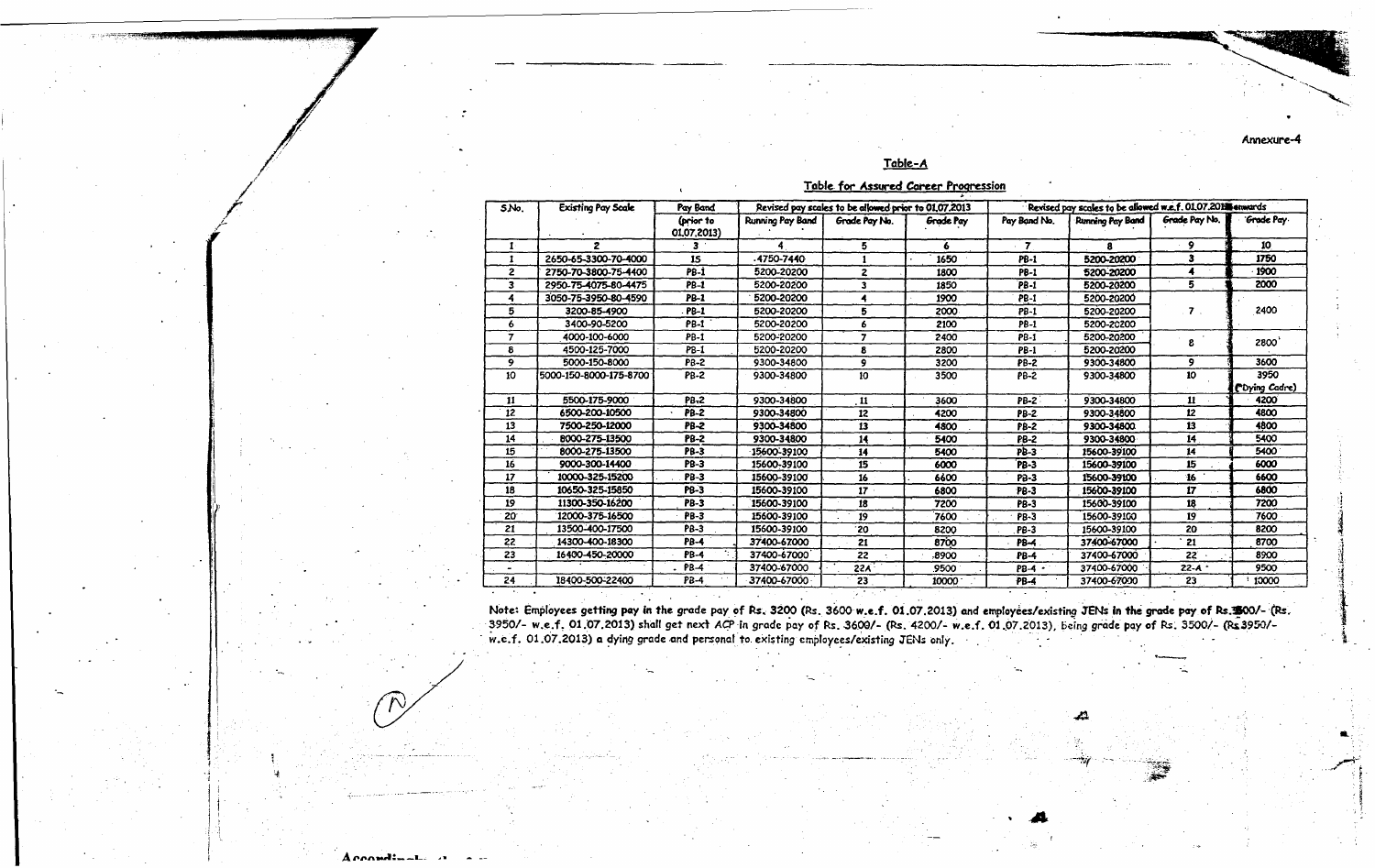## राजस्थान सरकार वित्त विमाग (नियम अनुमाण)

क्रमांकः प:14(88)वित्त(नियम) / 2008

# urgs. Autor 5 JULY 26/3

#### जापन

विषयः पाजस्थान सिविल सेवा (पुनरीक्षित वेतन) नियमः 2008 के अन्तर्गत परिवर्तित ग्रेड-पे के फलस्वरूप ए.सी.पी. की अनुशंयता के सम्बन्ध में स्पष्टीकरण।

ेवेतन उच्चीकरण एवं विश्वगति निवारण समिति की अनुसंसाओं के क्रम में राज्य सरकार<br>लिये गये निर्णय की क्रियान्त्रिति मै वित्त विमाग की अभिसूचना संख्या द्वांस एफ़14(1)वित्त(नियम) / 2013-1 विनोक 06.04.2013 एवं प्रमुख शासन समित (वित्त) की अध्यक्षता में गठित समिति की अनुशंसाओं के क्रम में राज्य सरकार द्वारा लिये गये निर्णय की क्रियाचिति में अधिसूचना संख्या पें:14(1)विज्ञ(नियम)/2013-1 एवं II, दिनांक 28,06.2013 से विद्यमान<br>पें-बैण्ड एवं ग्रेड-पे को दिनांक 01.07.2013 से परिवर्तित किया गया है।

2. रनिंग पे-बैण्ड एवं ग्रेड-पे परिवर्तित किये जाने पर कुछ कर्मचारी संगठनों एवं विभागों ने संशय प्रकट किया है कि जिन कर्मचारियों को दिनांक 01.07.2013 के पूर्व ही एसी पी. नियमों के अन्तर्गत ए.सी.पी. प्राप्त कर रहें थे, ऐसे कर्मचारियों को ए.सी.पी. का लाम किस प्रकार अनुजेय होगा।

3. राजस्थान सिविल सेवा (युनरीक्षित बेतन) नियम, 2008 के अनुसार जिन पदों का रनिंग पे-वैष्ड एवं ग्रेड-पे उपरोक्त अधिसूचनाओं से परिवर्तित हो गया है, उन पद धारकों को<br>जिनकी पदोन्चति नहीं हुई हैं, उन्हें परिवर्तित रनिंग पे-वैण्ड एवं ग्रेड-पे के आधार पर एसी.बी.<br>दिनांक 01.07.2013 से विम्नानुसार अनुक्रेय

| प्रथम नियुक्ति पद्द की ग्रेड--पे<br>(३०,९६,२०१३ तक) | वर्तमान एसीपी की<br>प्रसन्दर | परिवर्तित भेद-पे प्रो अनुसार<br>प्रथम नियुक्ति पद को ग्रेड-पे | परिवर्तित ग्रेड-पे के आवार पर<br>एसीपी की ग्रेस-पे |  |  |
|-----------------------------------------------------|------------------------------|---------------------------------------------------------------|----------------------------------------------------|--|--|
|                                                     | (30.00.2013.079)             | (01.07.2013 से)                                               | (01.07.2013.31)                                    |  |  |
| 1300                                                | 1400 1650 1600               |                                                               |                                                    |  |  |
| 1400                                                | 1660, 1800, 1850             | $-1700$                                                       | 1750, 1900, 2000                                   |  |  |
| 1650                                                | 1800, 1850, 1960             | 1750                                                          | 1900, 2000, 2100                                   |  |  |
| YOO.                                                | 1850, 1900, 2000.            | 1900                                                          | 2000, 2400, 2800                                   |  |  |
| 1850                                                | 1900, 2000, 2100.            | 2000                                                          | 2400, 2800, 3600                                   |  |  |
| 1900.                                               | 2000, 2100, 2400             |                                                               |                                                    |  |  |
| 2000                                                | 2100, 2400, 2000             | 2400                                                          | 2800. 3600. 4200                                   |  |  |
| 2100                                                | 2400, 2800, 3200             |                                                               |                                                    |  |  |
| 2400.                                               | 2800, 3200, 3600             | 2000                                                          | 3600, 4200, 4800                                   |  |  |
| 2000                                                | 3200, 3600, 4200             |                                                               |                                                    |  |  |
| (अन्यापक पर्व समयता)<br>2000                        | 3200 3600 4200               | 3600                                                          | 4200, 4600, 5400                                   |  |  |
| 3209 644 178-11)                                    | 3600, 4200, 4800.            | 4200                                                          | 4500, 5400, 5000                                   |  |  |
| 4200                                                | 4800, 5400, 6000             | 4000                                                          | 5400, 5000, 6000                                   |  |  |

C:\Lisers\Admin\Desktop\6th pay\Memoranda

 $1 of 4$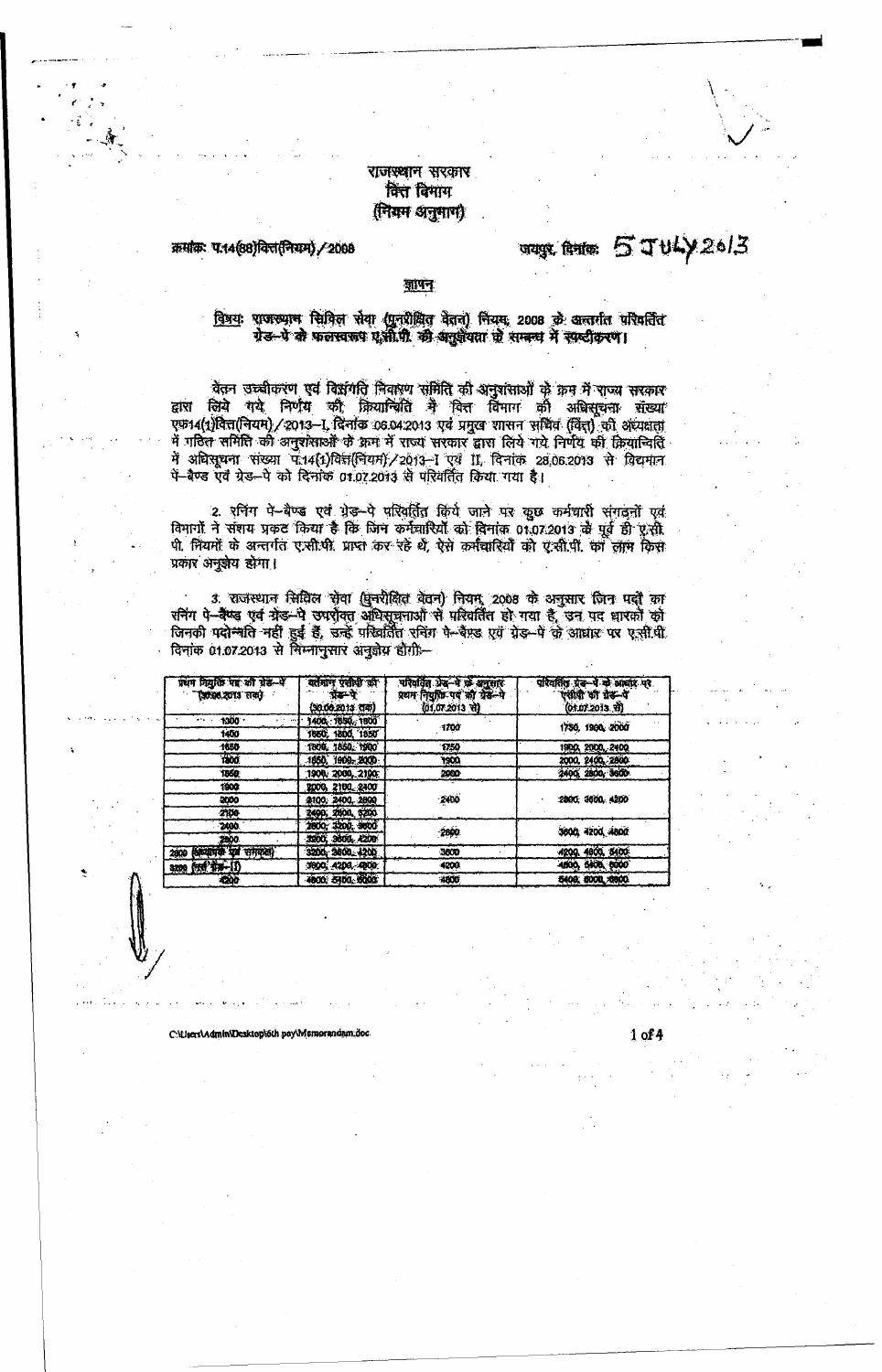जदाहरणार्थ -

(i) लिपिक ग्रेड-II (क्रमिश लिपिक) जिनका ग्रेड-पे संशोधन से पूर्व ग्रेड-पे रू. 1900 थी तथा जो 9 वर्ष को प्रेया पूर्ण करने पर एसी.पी.-। के रूप में ग्रेड-पे फ. 2000 से रहे थे, उनका दिनांक 01.07.2013 में वेतन रियरिकरण ए.सी.पी.-1 के फम में ग्रेड-मे फ़. 2800 में होगा।

(ii) अध्यापक पद की ग्रेड-पे रू 2800 थी जिसे दिनांक 01.07.2013 से ग्रेड-पें क. 3600 परिवर्तित की गई है। ऐसे अध्यापकों को पूर्व में 9 वर्ष की सेवा पूर्ण करने पर ए.सी.पी.-1 के रूप में ग्रेड-में रू. 3200 अनुहोय थी, उनकी अब दिनांक 01.07:2013 से पद की परिवर्तित फ्रेंड-पे ऊ. 3600 के आधार एसी.पी.-1 में ग्रेड-पे रु. 4200 अनुक्रैय होगीं।

(iii) वरिष्ठ अध्यापक पर की ग्रेह-पे रू. 3600 थी जिसे दिनांक 01.07.2013 से ग्रेड़-पे स. 4200 परिवर्तित की गई हैं। ऐसे अध्यापकों को पूर्व में 9 वर्ष की सेवा पूर्ण करने पर पृथ्वी,पी.- के रूप में ग्रेड-भे रू. 4200 अनुवेध थी, उनकी अब दिनांक 01.07.2013 से पद की परिवर्तित ग्रेड-पे ज, 4200 के आधार ए.सी.पी.-1 में ग्रेड-पे फ़. 4800 अनुजैय होंगी।

(vi) प्राज्य सेवा के अधिकारी जिनकी ग्रेड-पे ड. 4200 थी (जो 01.07.2013 से ए. 4800 परिवर्तित हो गई है) एवं जो 10 वर्ष की सेवा पूर्ण करने पर एसी.पी.-1 नियमों के आधार पर ग्रेड-पे रू. 4800 प्राप्त कर रहे थे, उनकी परिवर्तित ए.सी.पी.--1 ग्रेड-पे दिनांक 01.07.2013 से रु. 5400 होगी (01.07.2013 से ग्रेड पे रु. 4200 के स्थान पर रु. 4800 संशोधित होने के कारण)

4. इस प्रकार के कर्मचारी जिन्होंने राजस्थान सिविल सेवा (पुनरीक्षित वेतन) नियम, 2008 का विकल्प पूर्व के चयनित वेतनमान का लोग प्राप्त कर लिया है.<br>उनके लिये ए.सी.पी. में ग्रेड-पे निम्नानुसार होगी -

(i) कनिष्ठ लिपिक (3050-4590) जो 9 वर्ष की सेवा पूर्ण करने पर चयनित मेतनमान नियमों के आधार पर (4000-6000) समतुल्ये ए.सी.पी - I ग्रेड-पे रा. 2400 प्राप्त कर रहे थे. उनकी परिवर्तित ग्रेड-पे दिनांक 01.07. 2013 से रू. 2800 हो आयेगी तथा उन्हें 18 वर्ष की सेवा पूर्ण करने पर ए. सी.पी.--11 में परिवर्तित ग्रेड-पे क. 3600 प्राप्त होंगी।

(ii) पटवारी (3050-4590) जो 9 वर्ष की सेवा पूर्ण करने पर चयनित वैतनमाम नियमों के आधार पर (5000-8000) समतल्य एसी.पी.-1 ग्रेड-पे रू. 3200 प्राप्त कर रहे थे, उनकी परिवर्तित ग्रेड-पे दिनांक 01.07.2013 से क. 3600 (ग्रेड-पे क. 3200 पिलोपित होने के कारण) हो जायेगी तथा उन्हें 18 वर्ष की सेवा पूर्व करने पर ए.सी.पी.-।। मैं परिवर्तित ग्रेड-पे रह 4200 प्राप्त होगी।

(iii) कनिष्ठ लेखाकार (5000-8000) जो 9 वर्ष की सेया पूर्ण करने पर वयनित वेतनमान मियमों के आधार पर (5500-9000) समतुल्य ग्रेड-पै रू. 3600 प्राप्त कर रहे थे, उनकी परिवर्तित बेड-पे दिनांक 01.07.2013 से रू. 4290 हो जायेंगी तथा उन्हें 18 वर्ष की सेवा पूर्ण करने पर एसी.पी.-गु में परिवर्तित ग्रेड-पे लू. 4800 प्राप्त होती एवं 27 वर्ष की सेवा पूर्ण करने पर ए.जी.मी.- III में परिवर्तित ग्रेड-पे फ. 5400 प्राप्त होगी।

(iv) कमिष्ठ जिपिक (3050-4590) जो 18 वर्ष की सेवा पूर्ण करने गर<br>वयनित वेतनमान नियमों से आधार पर (6000-6000) समतुल्य ग्रेड-पे रू 3200 प्राप्त कर रहे थे, उनकी परिवर्तित ग्रेड-पे विनांक 01.07.2013 से रू. 3600 हो जायेंगी तथा उन्हें 27 वर्ष की सेवा पूर्ण करने पर ए.सी.पी.--III में परिवर्तित ग्रेड-पे क, 4200 प्राप्त होगी।

CMIsers\Admin\Desktop\6tly pay\Memoratidam.doc

2 of 4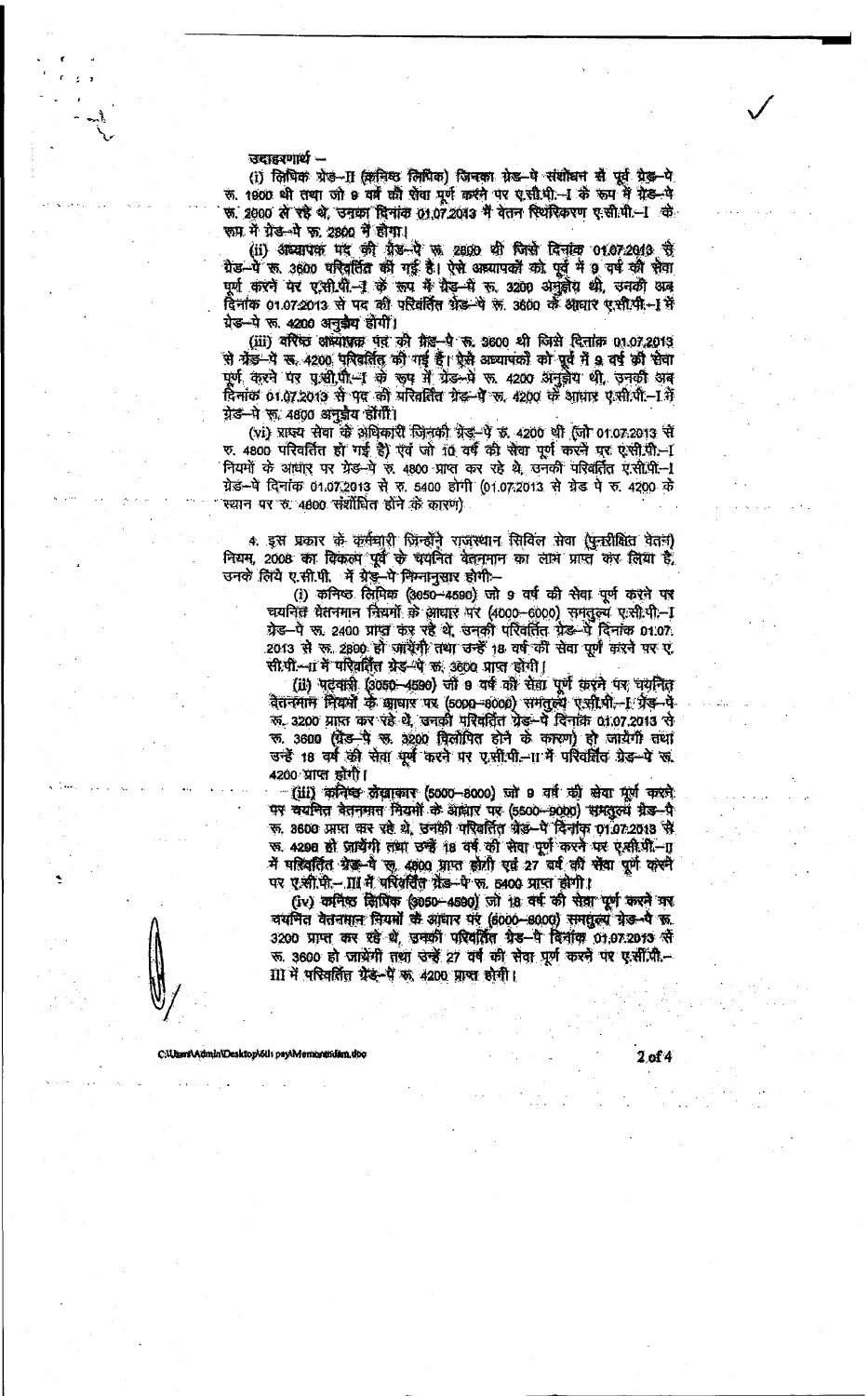(v) पटवारी (3050-4590) जो 18 वर्ष की सेवा पूर्ण करने पर चयनित वेतनमान नियमों के आधार पर (5500-9000) समतुल्य ए.सी.पी.-11 ग्रेड-वे फ. 3600 प्राप्त कर रहे थे, उनकी परिवर्तित ए.सी.पी.-11 ग्रेड-पे विमांक 01.07.2013 से स. 4290 हो जायेगी तथा उन्हें 27 यर्ष की सेवा पूर्ण करने पर पूजीपी – III में परिवर्तित ग्रैड-पे रू. 4800 प्राप्त होगी।

(vi) कॉन्सेंटबल (3050-4330) जो 18 वर्ष को सेवा पूर्ण करने पर चयनित वेतनमान नियमों के आवार पर (4000-6000) समतुल्य ए.सी.पी. -II ग्रेड-पे रू. 2400 प्राप्त कर रहे थे, उनकी परिवर्तित ए.सी.पी.-II ग्रेड-पे दिनांक 01.07.2013 से स. 3600 हो जायेगी तथा उन्हें 27 वर्ष की सेवा पूर्ण करने पर एसी.पी ॥ में परिवर्तित ग्रेड-पै अः 4200 प्राप्त होगी।

(vii) चतुर्थ श्रेणी कर्मचारी (2550-3200) जो 18 वर्ष की सेवा पूर्ण कारनै पर चयनित बेतनमान नियमों के आधार पर (2650-4000) समतुल्य ए.सी.पी.-11 ग्रैड-पे का 1850 प्राप्त कर रहे थे, चतुर्थ श्रेणी कर्मचारी पद की परिवर्तित पेड़-पे दिनांक 01.07.2013 से फ़. 1700 हो जाने के कारण उन्हें 18 वर्ष की सेवा पूर्ण करने पर ए.सी.पी.- II में परिवर्तित ग्रेड-भे रू. 1900 प्राप्त होगी, तथा उन्हें 27 वर्ष की सेवा पूर्ण करने पर ए.सी.पी - III में परिवर्तित ग्रेड–पे रू. 2000 प्राप्त होंगी।

5. जिन कर्मचारियों की प्रथम नियुक्ति के पश्चात दिनांक 01.07.2013 से पूर्व पदोन्नति हो चूकी है, उन्हें पदोन्नति पद पर प्राप्त परिवर्तित ग्रेड-पे के आधार पर ए.सी.पी. देस होगी। उदाहरणार्थ, यदि किसी कनिष्ठ लिपिक की वरिष्ठ लिपिक के पद पर पदोन्नति हो गई है तथा जो 01.07.2013 से पूर्व वरिष्ठ लिपिक के पद की ग्रैड-पे रू. 2400 प्राप्त कर रहा था, उन्हें 18 वर्ष की रीबा पूर्ण करने पर एसी.पी. नियमों के प्रावधान के अन्तर्गत ठीक उच्चतर ग्रेड-पे रू, 2800 अनुईय थी, उन्हें बिनाक 01.07.2013 से बरिष्ठ लिपिक की परिवर्तित ग्रेड-पे स, 2800 से next higher ग्रेड-पे ल. 3600 देव होगी।

6. एसी.पी. की अनुक्रेयता के लिये अन्य शर्तें पूर्ववत् रहेंगी तथा विनांक 01.07.2013 से पूर्व का किसी प्रकार का एरियर तैय नहीं होगा।

(अखिले अरोरा)

शासन संचिव, वित्त (बजट)

प्रतिलिपि निम्नलिखित को सूचनार्थ एवं आवश्यक कार्रवाई हेतु प्रेषित हैं-

- 
- $\mathbf{2}$
- अतिरिक्त बुख्य सचित्र भाषांति राज्यपास नहीदय।<br>भनुष्य अस्तिः मानसीय बुख्यमंत्री नहीवय।<br>समस्त विशिष्ट भन्नायक/निर्णय सचिव, नंत्री/राज्यमंत्री/संसद्वीय सचिवनणा<br>समस्त अतिरिक्त बुख्य सचिव/प्रमुख शासन सचिव/शासन सचिव /विशिष्ट  $\overline{\mathbf{3}}$ 
	-
	- शासन सचिव।
	- उप सविद्य मुख्य सचिव।
	- प्रधान महालेखाकार, राजस्थान, जयपुर।
	- समस्त विभागाध्यक्ष।
	- निवेशकः कौष एवं लेखा, राजस्थान, जयपुर।
	- निदेशक, सूचना एवं जन सम्पर्क विभाग, राजस्थान, जबपुर।

.<br>CAUsers\Admin\Desktop\6th pey\Memorandam.do

4.

٠B.

ß.

Ż.

8.

9.

 $3$  of  $4$